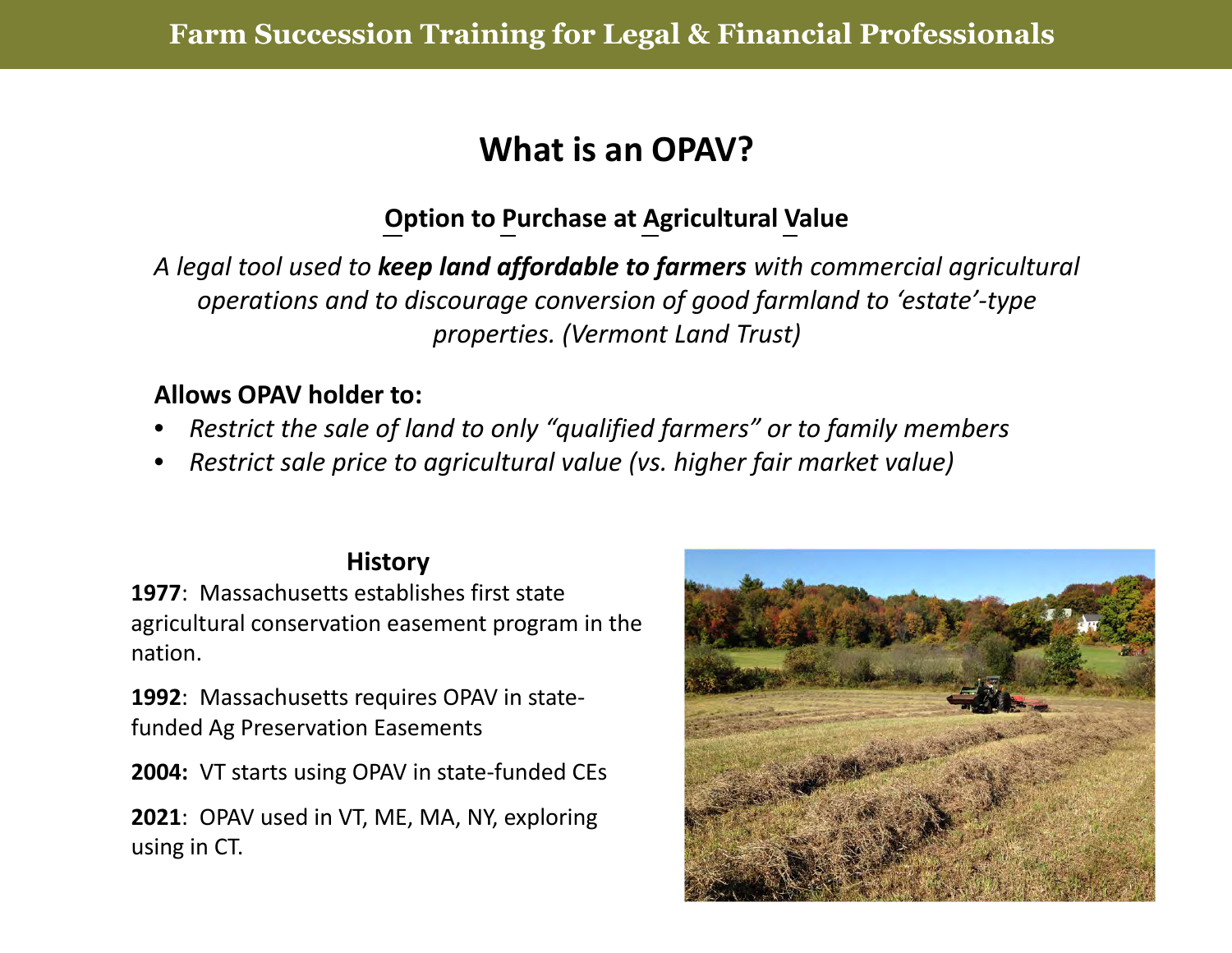### **Why an OPAV?**

"An Option to Purchase at Agricultural Value (OPAV) is the strongest protection that a land trust can add to a traditional conservation easement to keep land in production and affordable to working farmers."*- National Young Farmers Coalition*

- •Increasing estate  $/$  2<sup>nd</sup> home market in formerly rural areas (traditional CEs don't prevent non‐farmers from converting farms to estate properties)
- • Conservation easements weren't sufficiently suppressing land value
- •• Results 1) protected farmland taken out of active production; 2) farmland is no longer affordable to farmers

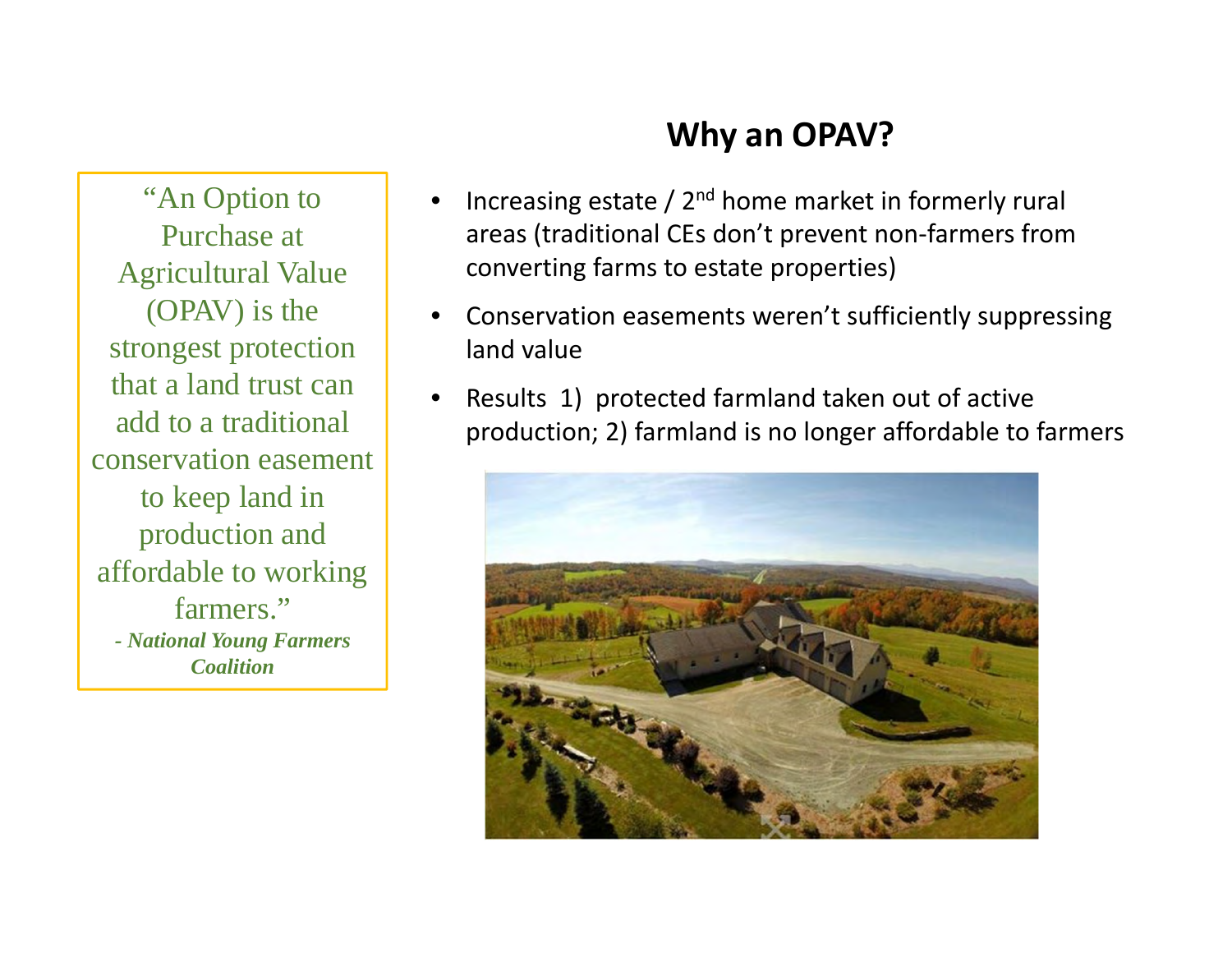# **Key Elements of an OPAV**

•Typically, OPAV is <sup>a</sup> component of / integrated into the CE



- • Typically, CE includes affirmative farming covenant (acres in production vs. product sales)
- •**•** Farmer owns land, buildings, business
- •● OPAV provides CE-holder the right (not requirement) to acquire the conserved land at agricultural value and to re‐sell it to another farmer to keep it in active production.
- •CE/OPAV‐holder can waive its option to purchase.
- •• Sale / transfer to a family member or to a Qualified Farmer\* is exempt from OPAV
- •● Some OPAVs require owner-occupancy, ag income, or limits farmhouse size

*\* Qualified Farmer: One who makes at least 50% of AGI from farming, or who has business plan and experience to operate <sup>a</sup> commercial farming operation suitable to the property (as determined by CE/OPAV holder).*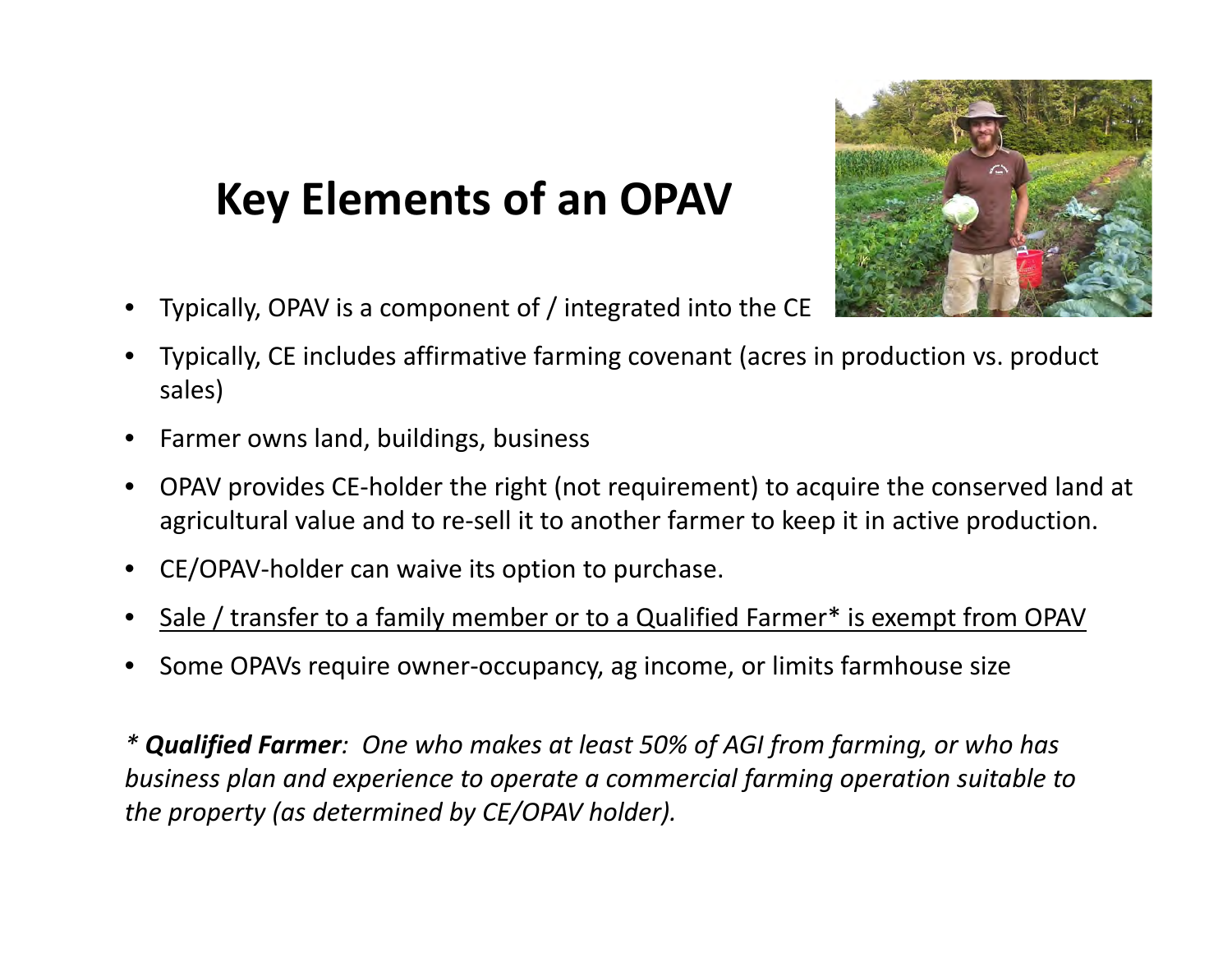

## **Legal Considerations**

- MA: OPAVs only permitted in APRs, not in EEA CRs (APR can be privately‐held by land trust w/o state co‐hold)
- Templates: Vermont Land Trust, Maine Farmland Trust, Equity Trust, Massachusetts Agricultural Preservation Restriction
- OPAV only triggered if there is <sup>a</sup> sale above agricultural value or to <sup>a</sup> non‐farmer
- Requires partnership with qualified organization (land trust, state agency)
- OPAV is tied to the land permanent, non‐revocable/amendable.
- OPAV can be added on after CE
- One of the best ways <sup>a</sup> farmer can ensure their farm remains affordable to future farmers, and in active production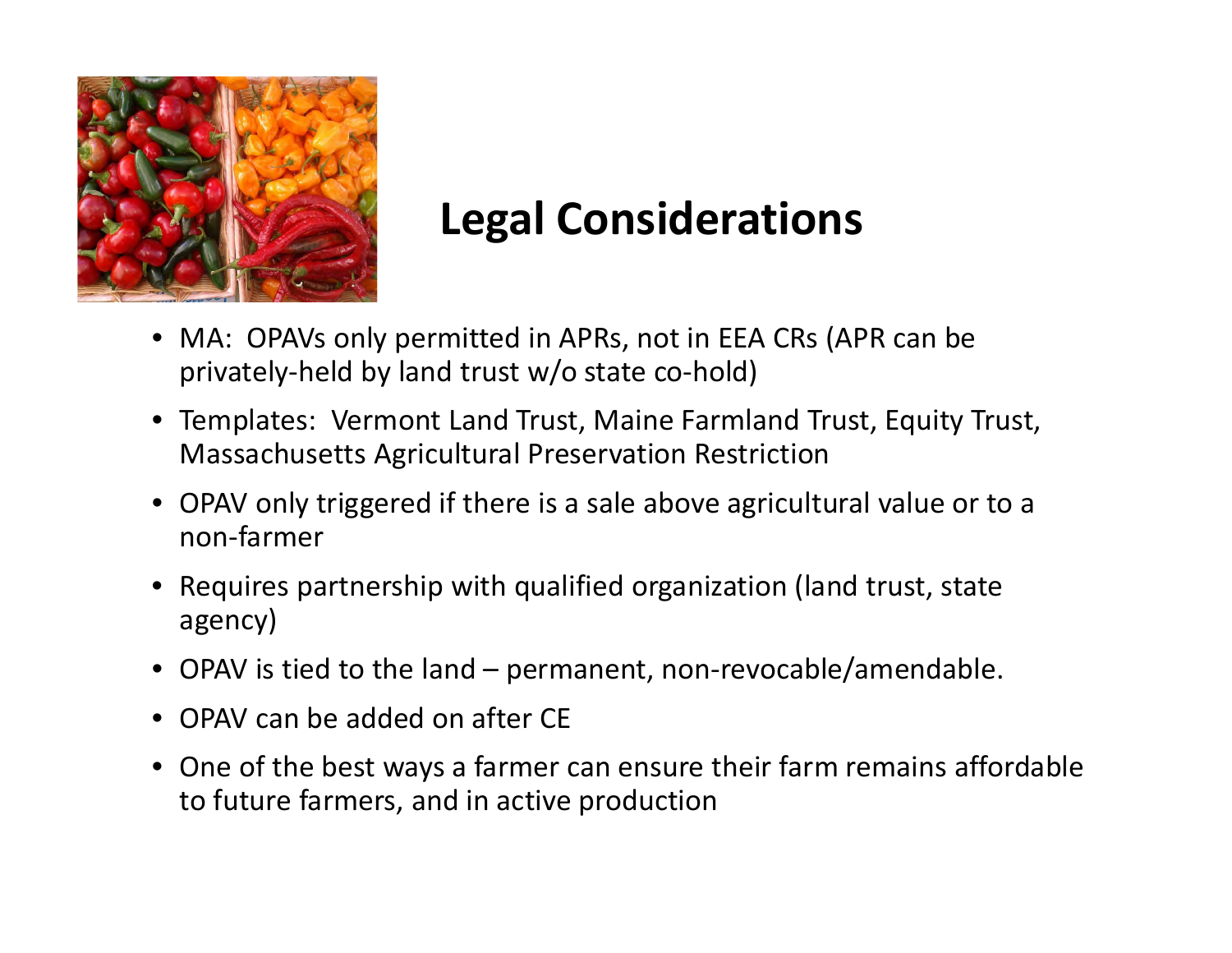# **Financial Considerations**

#### *OPAVs reduce pool of possible buyers (farmers‐only)*

#### *Property Valuation*

- OPAVs usually further reduce value of land more than CE (income for original landowner, less \$ when go to sell farm)
- Extent OPAV further reduces land value is it enough?
- Finding qualified ag‐land appraisers

#### *OPAVs and Lenders*

- $\bullet$  Lenders need to be engaged when <sup>a</sup> farmer is buying <sup>a</sup> property with an **OPAV**
- VLT has found that owners can have <sup>a</sup> harder time financing construction of a new home on an OPAV CE than buying an existing home: *lenders – including ag lenders ‐ devalue future value of homes built on an OPAV CE*
	- $\triangleright$  Possible solution: Keep home on separate lot not subject to CE or OPAV
- •● OPAVs do not appear to impact valuation of non-residential farm structures by lenders.